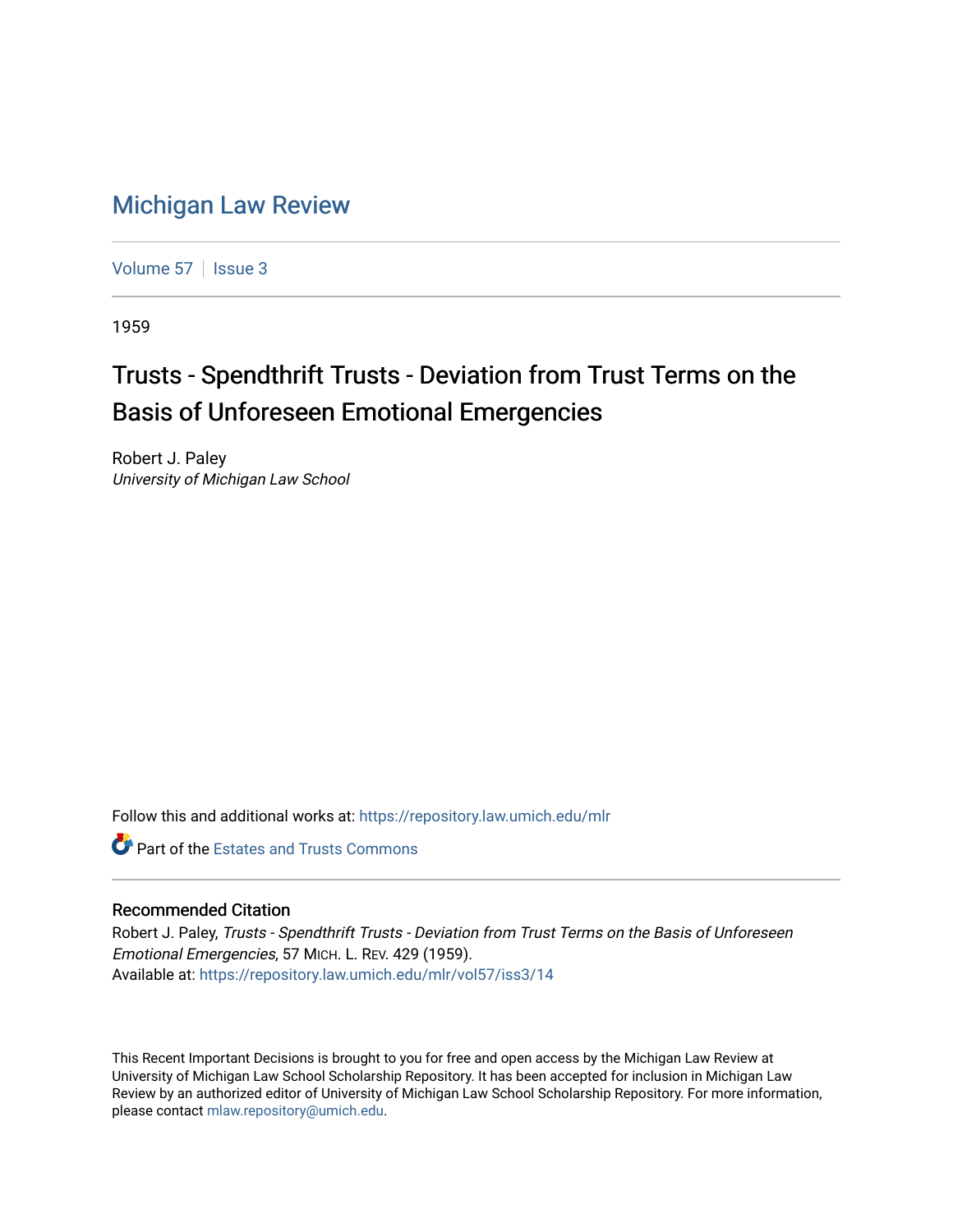TRUSTS-SPENDTHRIFI' TRUSTS-DEVIATION FROM TRUST TERMS ON THE BASIS OF UNFORESEEN EMOTIONAL EMERGENCIES-Plaintiff and her son were the principal beneficiaries of a testamentary spendthrift trust which had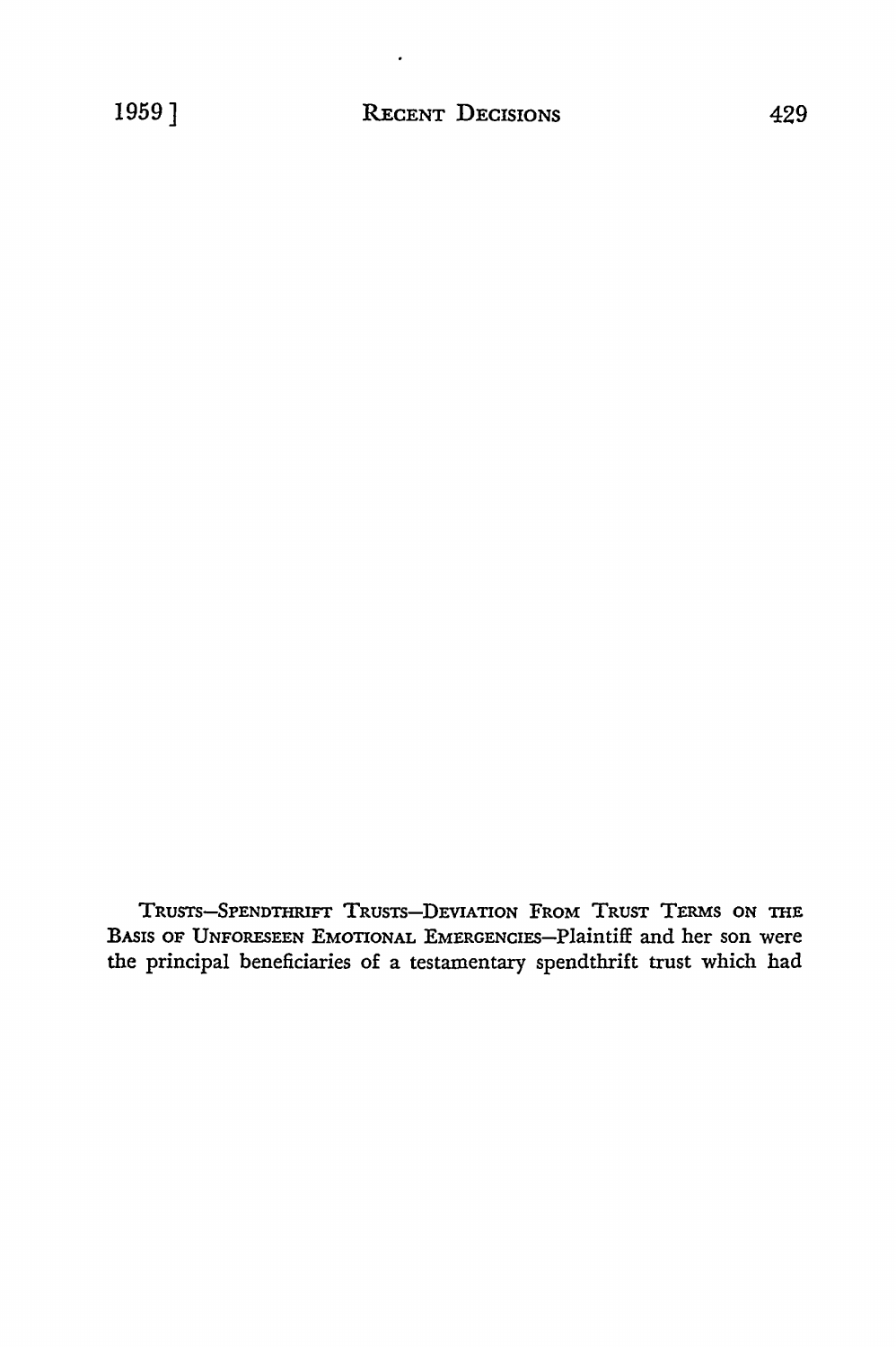been created by plaintiff's husband. The son, Montgomery Ward Thorne, was found dead under unusual circumstances. His will left a portion of his interest in the trust to his fiancee and her mother. A contest over the son's will developed between plaintiff and the designated beneficiaries in the will which caused intense bitterness between the parties. A compromise agreement was entered into, and plaintiff brought suit to obtain  $(1)$  court approval of the will contest settlement and  $(2)$  a direction to defendant trustee to invade the corpus of the spendthrift trust to provide funds for the settlement. The chancellor approved the settlement and directed defendant trustee to invade the corpus. On appeal, *held,* affirmed. The chancellor had authority to deviate from the trust terms on the basis of an emotional emergency engendered by the son's death and the subsequent dispute between plaintiff and her son's beneficiaries. The existence of spendthrift provisions did not prevent deviation. *Thorne v. Continental Ill. Nat. Bank b Trust Co.,* (Ill. App. 1958) 151 N.E. (2d) 398.

The general rule is that spendthrift trusts cannot be terminated even though all the beneficiaries consent,<sup>1</sup> and that the terms of the trust must be followed.2 The reason for the rule is that the purpose of such a trust is to insure its beneficial enjoyment, which can best be accomplished by securing it from the beneficiaries' own improvidence<sup>3</sup> as well as by shielding it from the claims of creditors.4 Courts have recognized exceptions to this rule where exigencies develop which were unforeseen by the settlor, and deviation from the terms of a spendthrift trust is allowed on the basis of what the settlor would have intended had he anticipated the circumstances.<sup>5</sup> Generally, cases applying this exception have involved either economic emergencies which threaten substantial or complete deterioration of the trust corpus,<sup>6</sup> or impossibility to comply literally with the trust provisions.<sup>7</sup>

1 Harrison's Estate, 322 Pa. 532, 185 A. 766 (1936). See 123 A.L.R. 1438 (1939).

2 Johns v. Johns, 172 Ill. 472, 50 N.E. 337 (1898).

3 See Wagner v. Wagner, 244 Ill. 101, 91 N.E. 66 (1910).

4 See Perabo v. Gallagher, 241 Mass. 207, 135 N.E. 113 (1922).

<sup>5</sup>See Curtiss v. Brown, 29 Ill. 201 at 230 (1862). See also ScoTT, TRUSTS, 2d ed., §337 (1956), for a discussion of termination and modification of trusts; Scott, "Deviations from the Terms of a Trust," 44 HARV. L. \REV. 1025 (1931).

<sup>6</sup>In re Minden's Will, 138 N.Y.S. (2d) 340 (1954), where the court allowed the sale of the real property held in trust because of a substantial reduction in net income and changed character of the community. See also Matter of Pressprich, 124 Misc. 15, 207 N.Y.S. 412 (1924), where the court allowed a sale of the securities constituting the trust when they became highly speculative.

<sup>7</sup>St. Louis Union Trust Co. v. Ghio, 240 Mo. App. 1033, 222 S.W. (2d) 556 (1949). The court allowed a different investment from the one specified in the trust as none could be found to yield the required rate. See also Donnelly v. Nat. Bank of Wash., 27 Wash. (2d) 622, 179 P. (2d) 333 (1947), where the court allowed the beneficiary to use the proceeds of the trust for the purpose specified despite failure literally to comply because World War II made literal compliance impossible. However, as stated in Rogers v. English, 130 Conn. 332, 33 A. (2d) 540 (1943), mere "difficulty" to comply will not be a basis for deviation from the trust terms.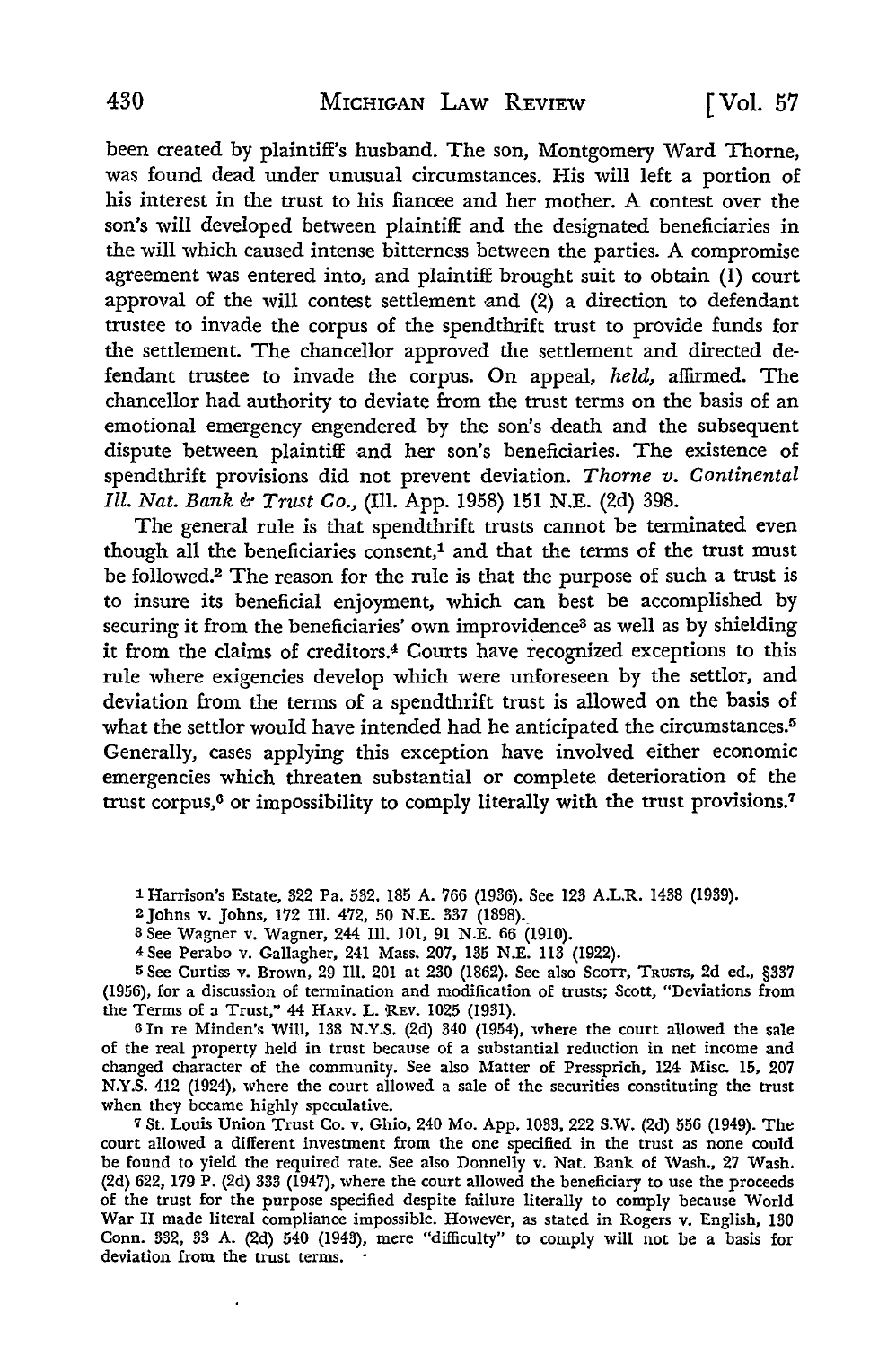The court in the principal case based its decision on the "emotional" emergency confronting the plaintiff, believing that such an emergency could be far more devastating than a financial emergency. The court reasoned that the dominant purpose of the settlor was the welfare of the plaintiff and her son, and this would be best effectuated by allowing a part of the corpus to be used to settle the compromise. Use of the unforeseen emergency doctrine as a basis for deviation has been substantially extended by the court in two distinct ways: (l) it is interpreted to include the beneficiary's "emotional," as opposed to financial emergencies; (2) it is applied to an emergency which in no way affects the trust corpus. The principal case appears to hold that if a trust beneficiary becomes involved in a sufficiently unpleasant situation which money can cure, the chancellor may in his discretion order the trustee to invade the corpus if he finds the beneficiary's interest is best served thereby. Adoption of such a position appears to run at cross currents with a basic purpose of a spendthrift trust, which is to provide an income from a relatively stable fund which cannot be tampered with except where emergencies threaten the fund itself. It is questionable, therefore, whether the action of the court conforms with the settlor's intent, since "emotional emergencies" might be just the sort of improvidence from which the settlor attempted to protect his beneficiary.

Another basis for terminating or deviating from the terms of a spendthrift trust which is recognized in many courts is a will compromise agreement.8 The court in the instant case, by way of an additional justification for its decision, stated that there is "some analogy" between this case and those involving such agreements.9 In the will compromise cases, however, including those relied on by the court in the principal case, the controversy was over the will which established the trust<sup>10</sup> while in the instant case the controversy involved the subsequent will of a trust beneficiary. The significance of this difference is brought out by the view of the New York courts, which deny that a testamentary trust is being altered or terminated by a will compromise since the trust does not attain legal existence until final

8 Nat. Shawmut Bank of Boston v. Fitzpatrick, 256 Mass. 125, 152 N.E. 328 (1926), which allowed a will compromise to terminate a spendthrift trust; Madden v. Shallenberger, 121 Ohio St. 401, 169 N.E. 450 (1929), which allowed a will compromise to deviate from the trust terms. See also, Mass Laws Ann. (1955) c. 204, §§13-17; R.I. Gen. Laws (1956) tit. 33, c. 7, §17, which deal with allowing will compromise agreements. *Contra:*  Rose v. Southern Mich. Nat. Bank, 255 Mich. 275, 238 N.W. 284 (1931), where the court did not allow a will compromise to terminate a spendthrift trust; Stein v. LaSalle Nat. Bank, 328 Ill. App. 3, 65 N.E. (2d) 216 (1946), where the court did not allow a will compromise to deviate from the trust provisions. See also note, 31 MICH. L. REv. 268 (1932) for a discussion of the Rose v. Southern Mich. Nat. Bank case.

<sup>9</sup> Principal case at 404.

10 E.g., Nat. Shawmut Bank of Boston v. Fitzpatrick, note 8 supra; N.Y. Life Ins. and Trust Co. v. Conkling, 159 App. Div. 337, 144 N.Y.S. 638 (1913); Altemeier v. Harris, 403 Ill. 345, 86 N.E. (2d) 229 (1949); Tree v. Continental Ill. Nat. Bank and Trust Co., 346 Ill. App. 509, 105 N.E. (2d) 324 (1952). Both of the Illinois cases were cited by the court in the principal case.